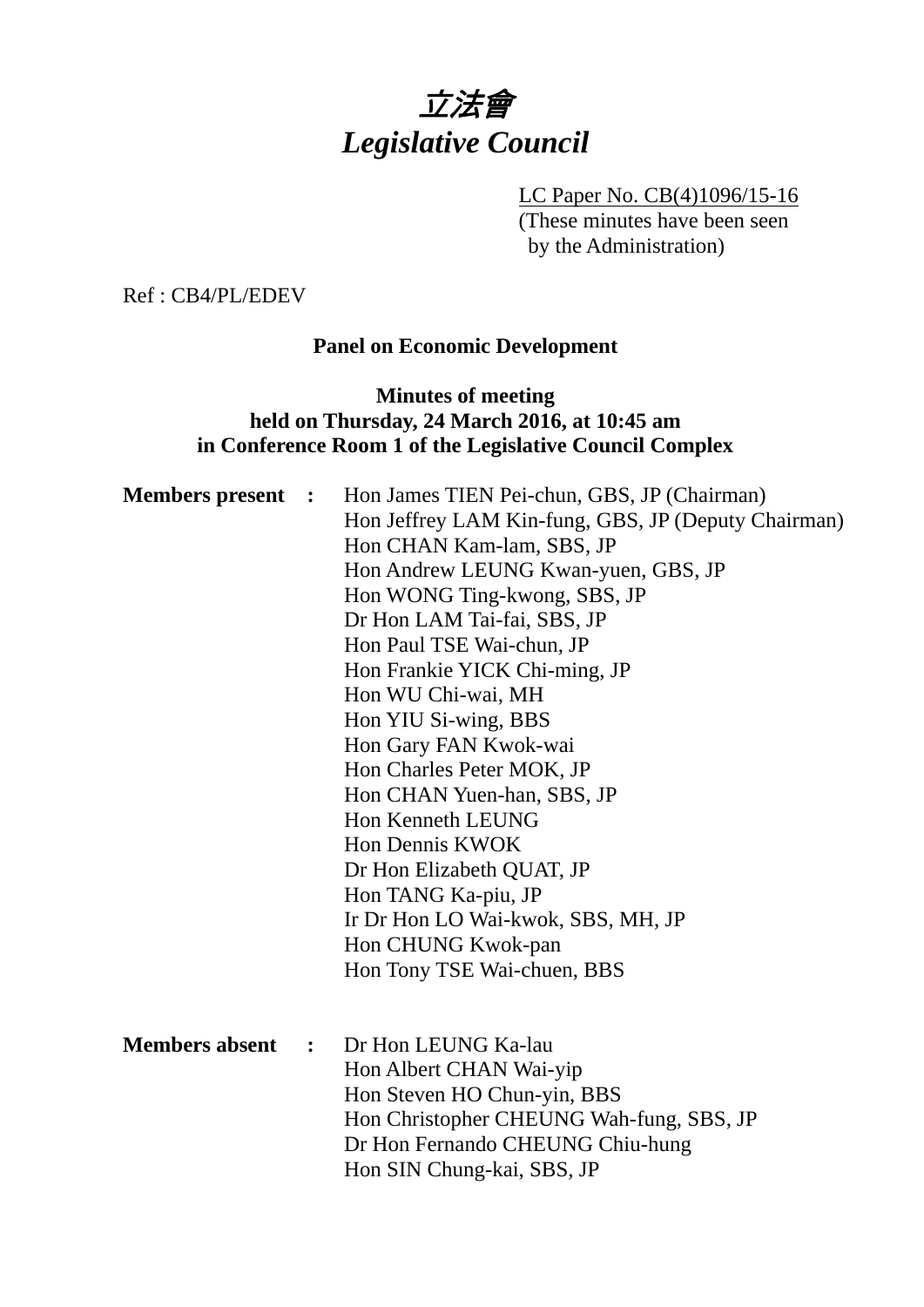$-2-$ 

**attending** 

**Public Officers :** Agenda item IV

Transport and Housing Bureau

Miss Joey LAM, JP Deputy Secretary for Transport and Housing(Transport)5

Marine Department

Ms Maisie CHENG, JP Director of Marine

Mr CHEUK Fan-lun Acting Assistant Director of Marine /Planning & **Services** 

Environmental Protection Department

Mr WONG Hon-meng Assistant Director (Waste Reduction & Recycling)

Mr Steven WONG Senior Environmental Protection Officer (Waste Reduction & Recycling)2

Agenda item V

Transport and Housing Bureau

Mr Wallace LAU Deputy Secretary for Transport and Housing (Transport)4

Civil Aviation Department

Mr Victor LIU, JP Acting Deputy Director-General of Civil Aviation

Mr Raymond NG Acting Assistant Director-General of Civil Aviation (Airport Standards)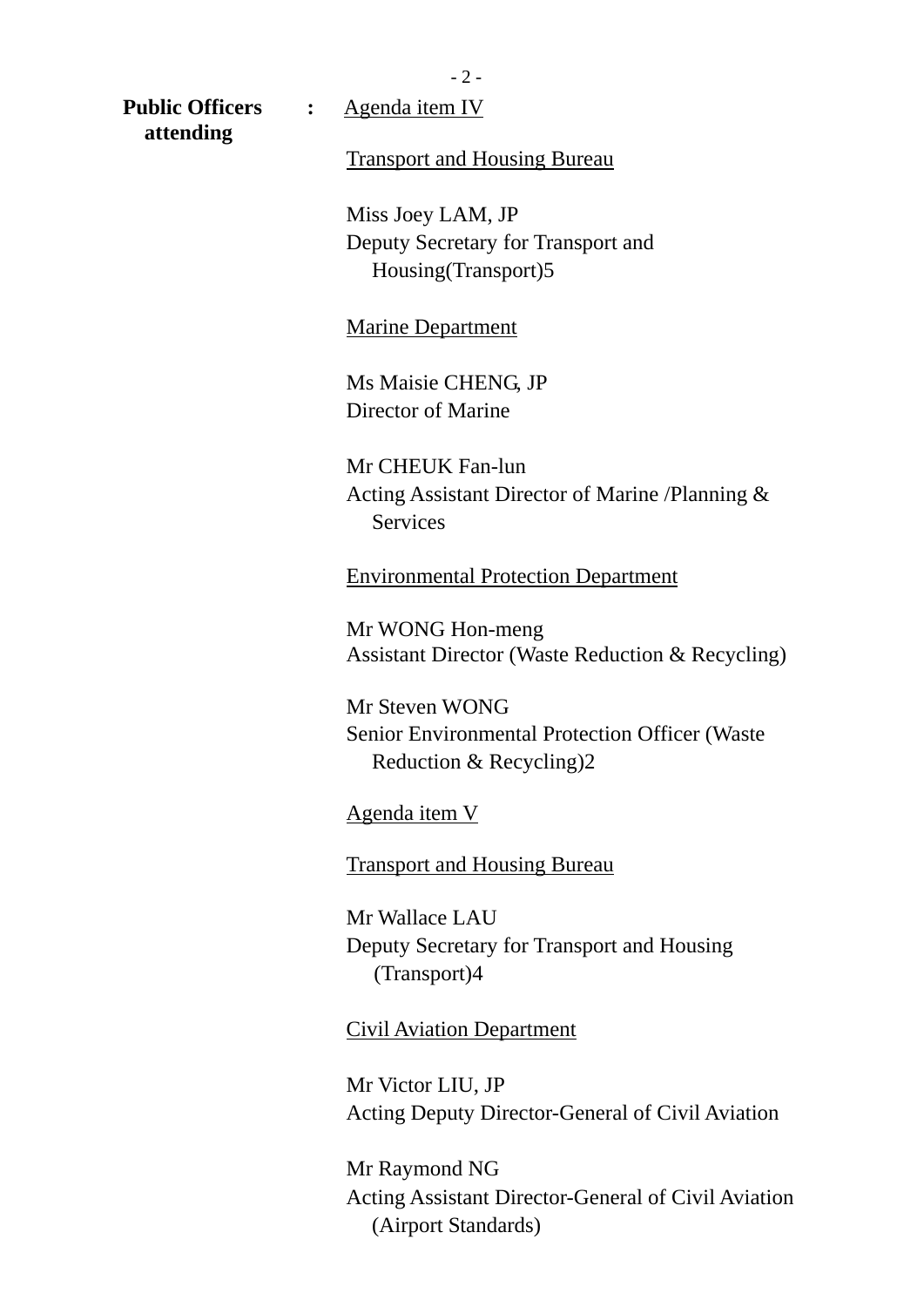|                             | Agenda item VI                                                                                    |  |
|-----------------------------|---------------------------------------------------------------------------------------------------|--|
|                             | <b>Transport and Housing Bureau</b>                                                               |  |
|                             | Mr YAU Shing-mu, JP                                                                               |  |
|                             | Under Secretary for Transport and Housing                                                         |  |
|                             | Mr Wallace LAU                                                                                    |  |
|                             | Deputy Secretary for Transport and Housing<br>(Transport)4                                        |  |
|                             | <b>Civil Aviation Department</b>                                                                  |  |
|                             | Mr Simon LI, JP                                                                                   |  |
|                             | Acting Director-General of Civil Aviation                                                         |  |
|                             | Mr Kevin CHOI                                                                                     |  |
|                             | Deputy Director (Special Duties)                                                                  |  |
|                             | Mr Raymond LI                                                                                     |  |
|                             | <b>Assistant Director-General of Civil Aviation (Air)</b><br>Traffic Management)                  |  |
|                             | Mr Richard WU                                                                                     |  |
|                             | <b>Assistant Director-General of Civil Aviation (Air</b><br><b>Traffic Engineering Services</b> ) |  |
| <b>Clerk in attendance:</b> | Ms Shirley CHAN<br>Chief Council Secretary (4)5                                                   |  |
| <b>Staff in attendance:</b> | Ms Anki NG                                                                                        |  |
|                             | Senior Council Secretary (4)5                                                                     |  |

Ms Lauren LI Council Secretary (4)5

Ms Zoe TONG Legislative Assistant (4)5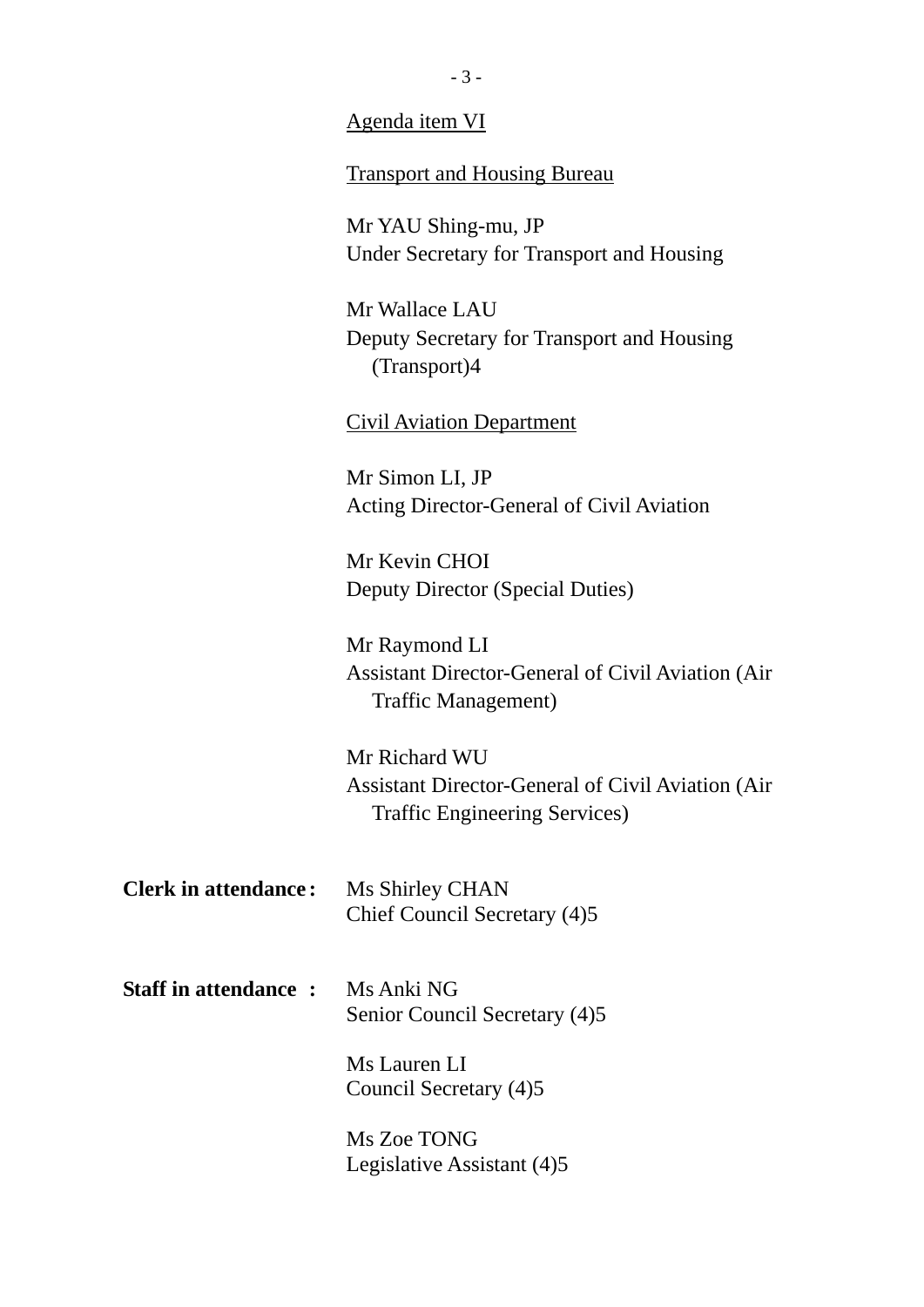#### Action

#### **I. Confirmation of minutes of meeting**

 $(LC$  Paper No.  $CB(4)737/15-16$  — Minutes of meeting on 23 November 2015)

The minutes of the meeting held on 23 November 2015 were confirmed.

#### **II. Information papers issued since the last regular meeting**

- $(LC$  Paper No.  $CB(4)668/15-16(01)$  Administration's paper on tables and graphs showing the import and retail prices of major oil products from February 2014 to January 2016
- LC Paper No.  $CB(4)741/15-16(01)$  Press release on Competition Policy Advisory Group publishes 2014-2015 annual report)
- 2. Members noted the above papers issued since the last regular meeting.

#### **III. Items for discussion at the next meeting**

- $(LC$  Paper No.  $CB(4)735/15-16(01)$  List of outstanding items for discussion
- LC Paper No.  $CB(4)735/15-16(02)$  List of follow-up actions
- LC Paper No.  $CB(4)743/15-16(01)$  Administration's written response to the letter dated 1 February 2016 from Hon James TO Kun-sun requesting to discuss issues relating to the Report of the Transport and Housing Bureau's Investigation into Staff Conduct in the Marine Department in relation to the Vessel Collision Incident near Lamma Island on 1 October 2012 as set out in LC Paper No. CB(4)574/15-16(01))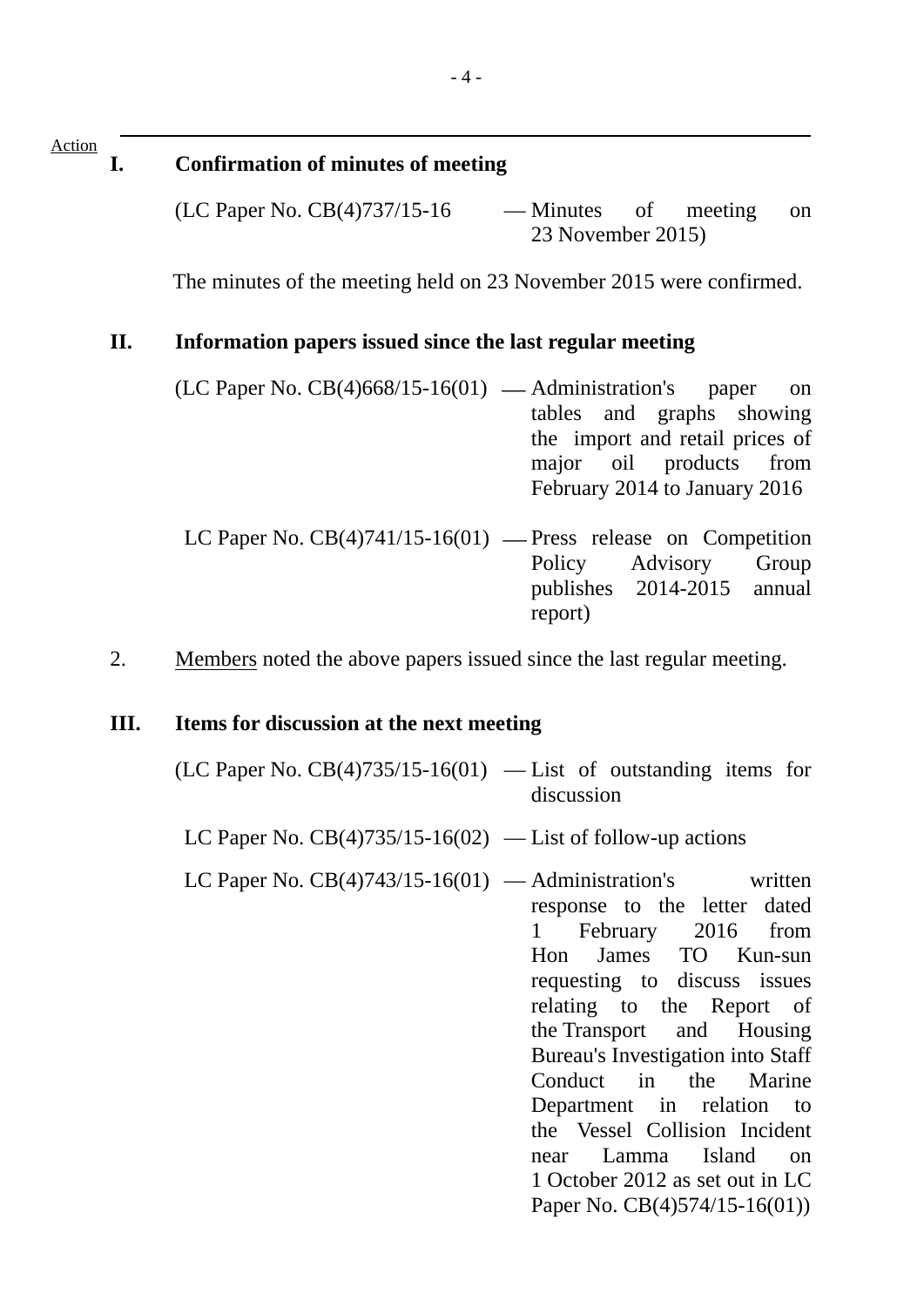$Action$ 

3. Members agreed to discuss the following items at the next regular meeting scheduled for Tuesday, 19 April 2016 at 10:45 am –

- (a) Refunding of Air Passenger Departure Tax;
- (b) Incorporating in local legislation the latest standards of the International Maritime Organization; and
- (c) Proposed amendments to the Pilotage Order (Cap. 84C) and Pilotage (Dues) Order (Cap. 84D).

4. The Chairman drew members' attention to the Administration's reply to Mr James TO's letter dated 1 February 2016 proposing the Panel to discuss issues relating to the Report of the Transport and Housing Bureau's Investigation into Staff Conduct in the Marine Department in relation to the Vessel Collision Incident near Lamma Island on 1 October 2012 ("the Report"). In its reply, the Administration advised that if it was the consensus view of the Panel that there were a reasonable number of Legislative Council ("LegCo") Members who wished to, upon signing of the Undertaking (i.e. the version issued to Members on 15 July 2015), peruse the Report, and that arrangements should be made by the Government to again make available the Report (with certain redactions) for Members' perusal, the Government would duly consider the Panel's view and explore the related arrangements.

5. The Chairman sought members' views on the matter and members raised no particular comment on it. The Chairman said that the Panel would not deal with the matter for the time being. He advised members to approach the Clerk if they saw a need for the Panel to revisit the arrangements for LegCo Members to peruse the redacted Report.

# **IV. Outcome of the review on Public Cargo Working Areas**

- $(LC$  Paper No.  $CB(4)735/15-16(03)$  Administration's paper on review on Public Cargo Working Areas findings and recommendations
	- LC Paper No.  $CB(4)735/15-16(04)$  Paper on the management of Public Cargo Working Areas prepared by the Legislative Council Secretariat (background brief)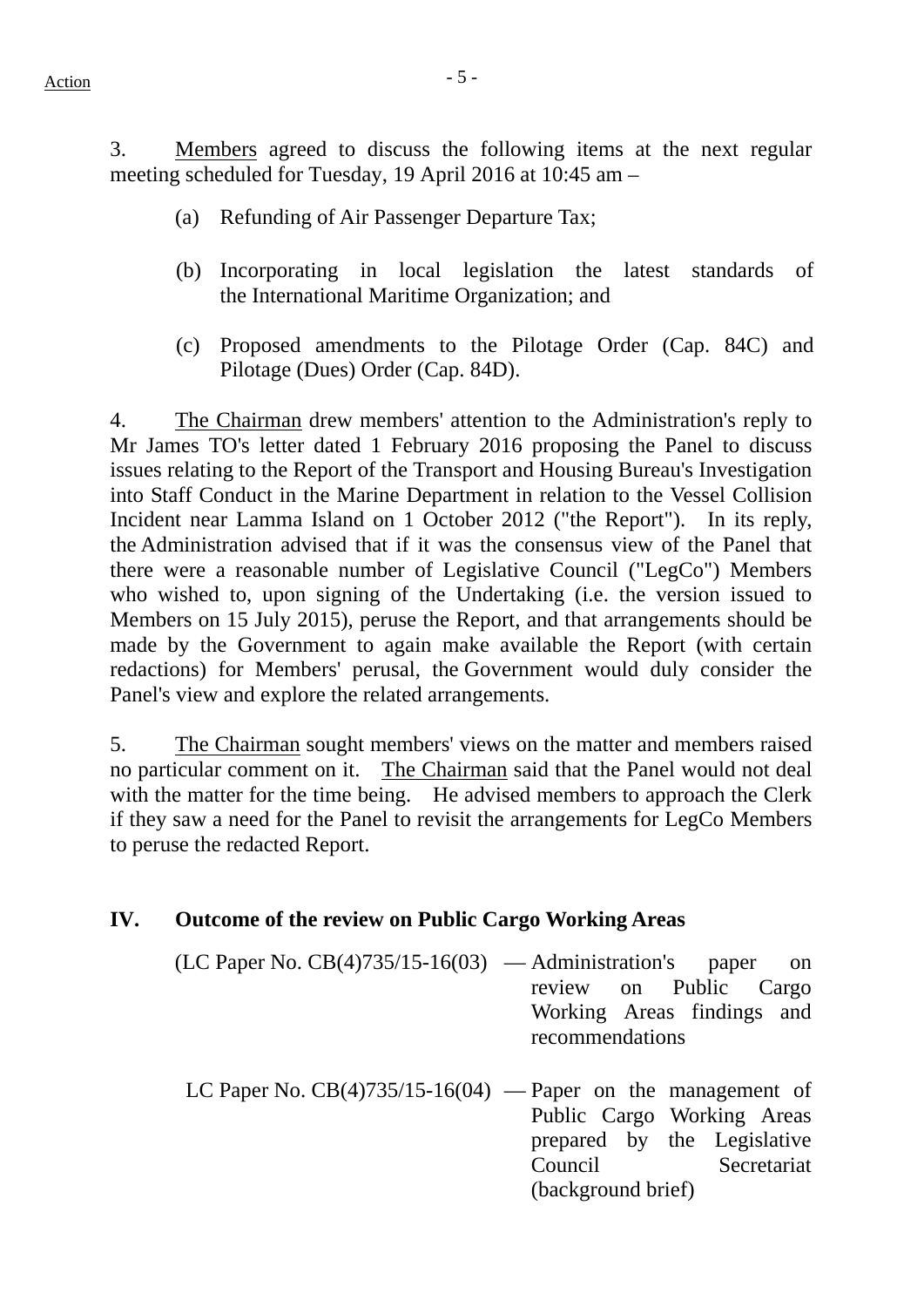LC Paper No. CB(4)614/15-16(01) — Letter dated 15 February 2016 from the Administration to the Public Complaints Office of the Legislative Council Secretariat (Chinese version only) enclosing an Information Note on review on Public Cargo Working Areas)

# Presentation by the Administration

6. At the invitation of the Chairman, Deputy Secretary for Transport and Housing (Transport)5 ("DSTH5") introduced the background for the review on Public Cargo Working Areas ("PCWAs"). With the aid of power-point presentation material, Acting Assistant Director of Marine/Planning and Services ("AD of Marine (Ag)") presented the outcome of the review on PCWAs. The Administration also sought members' support for the proposal to introduce a discount fee for Vehicle Entry Ticket ("VET") by providing a first half-hour parking rate for vehicles using PCWAs. Details of the presentations were set out in the Administration's paper (LC Paper No. CB(4)735/15-16(03)).

(*Post-meeting note*: The power-point presentation material provided by the Administration was issued to members vide LC Paper No. CB(4)780/15-16(01) on 24 March 2016.)

# Discussion

# *Tenure of Berth Licence Agreements*

7. Mr Frankie YICK welcomed the findings of the review on PCWAs which affirmed the important role played by PCWA operation to the cargo handling industry in Hong Kong and recognized its contribution to Hong Kong's economy. Pointing out that the Administration had not provided sufficient support to PCWA operation in the past, Mr YICK urged the Administration to devise measures to assist PCWA operators in face of the fierce competition and uncertain economic situation ahead. Mr YICK and Miss CHAN Yuen-han also enquired whether the Administration would consider extending the tenure of the next Berth Licence Agreements ("BLAs") from five to seven years to facilitate PCWA operators' planning for longer term development.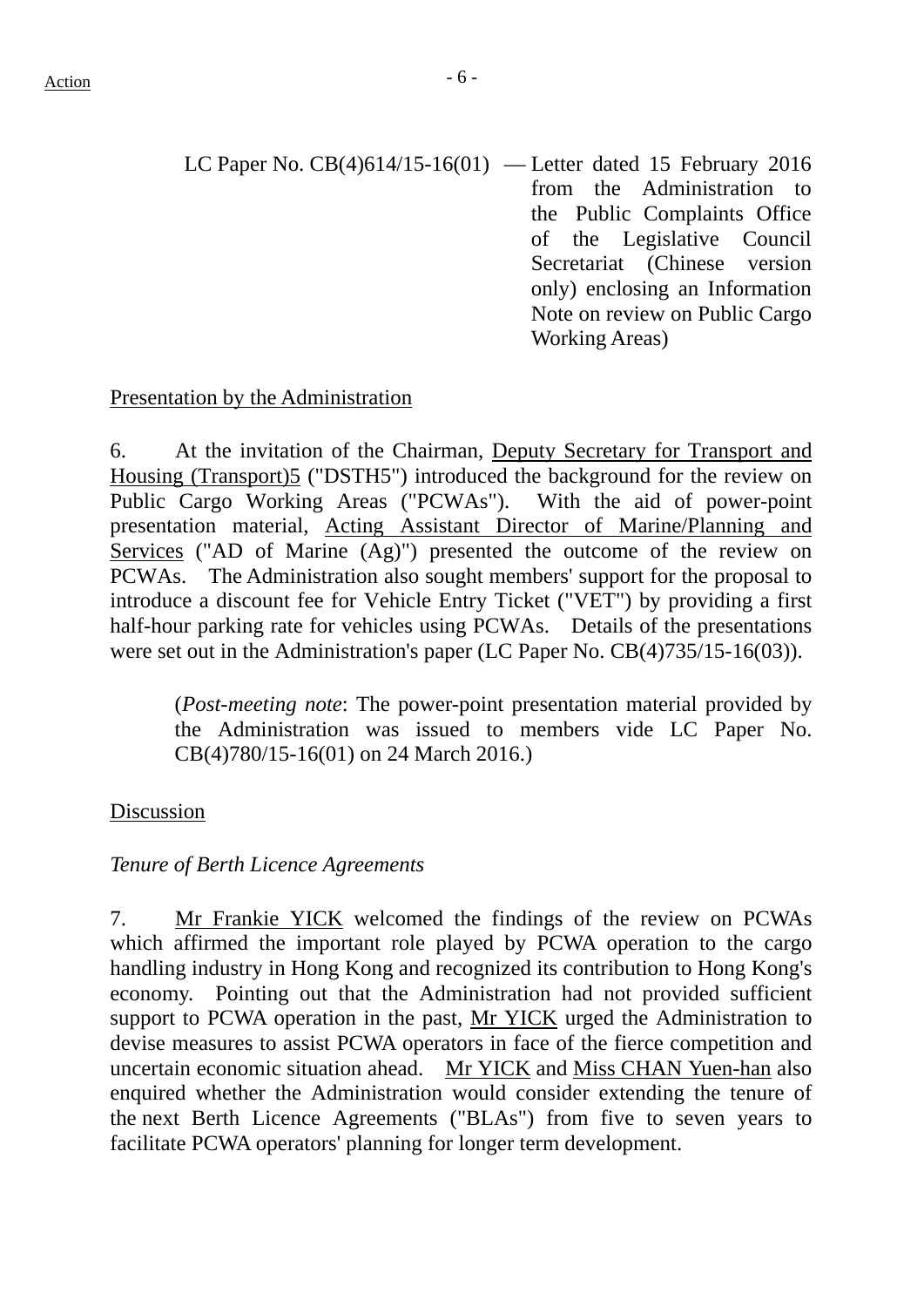8. DSTH5 advised that the Administration appreciated that a longer BLA tenure would give PCWA operators greater certainty in running their business and encourage them to invest on equipment and facilities. Nevertheless, a shorter tenure would allow the Government more flexibility in planning for the use of sea frontage to meet changing community needs. A balance needed to be struck between the interest of the trade and the need for flexibility in land use planning. The Administration would continue to listen to the views of the trade in considering the tenure of BLAs in future reviews on PCWAs.

9. Mr YIU Si-wing considered that in view of the rapid development of the logistic industry, it was necessary for the Administration to review the operation of PCWAs at a regular interval. It was hence suitable for the Administration to continue to run the new BLAs for a term of five years.

# *Vehicle Entry Ticket fees*

10. On the VET discount proposal, Mr Frankie YICK expressed support for the Administration to introduce a discount fee for the first half-hour stay in PCWAs as the proposal could encourage PCWA users to leave PCWAs within half an hour and hence optimize traffic flow and in turn help reduce the operation cost of PCWAs. He urged the Administration to consider the trade's request for setting the half-hourly rate at \$16.50 (i.e. half of the current hourly rate of \$33) instead of the proposed \$25. DSTH5 advised that the Administration would continue to discuss with the trade on the appropriate fee level.

# *Stonecutters Island Public Cargo Working Areas*

11. Noting the 100% occupancy rate of Stonecutters Island PCWA ("SIPCWA") in 2014, Miss CHAN Yuen-han queried the justifications for the Administration's proposal to release a portion of the sea frontage of SIPCWA to support the operation of the Kwai Tsing Container Terminals ("KTCT"). She suggested that the Administration should explore other alternative locations in the area for container handling. DSTH5 advised that according to "The Study on Strategic Development Plan for Hong Kong Port 2030" commissioned by the Transport and Housing Bureau which was completed in 2014, SIPCWA should be upgraded to become a modern container handling facility for ocean-going and river trade vessels to support the operation of KTCT. Having assessed the actual situation, the Administration recommended that a sea frontage of 120 metres at the northwestern end of SIPCWA (about 17.6% of the total sea frontage of SIPCWA) should be released to support KTCT's operation after July 2016 so as to increase its container handling capacity to cope with growth in container throughput and provide barge berths for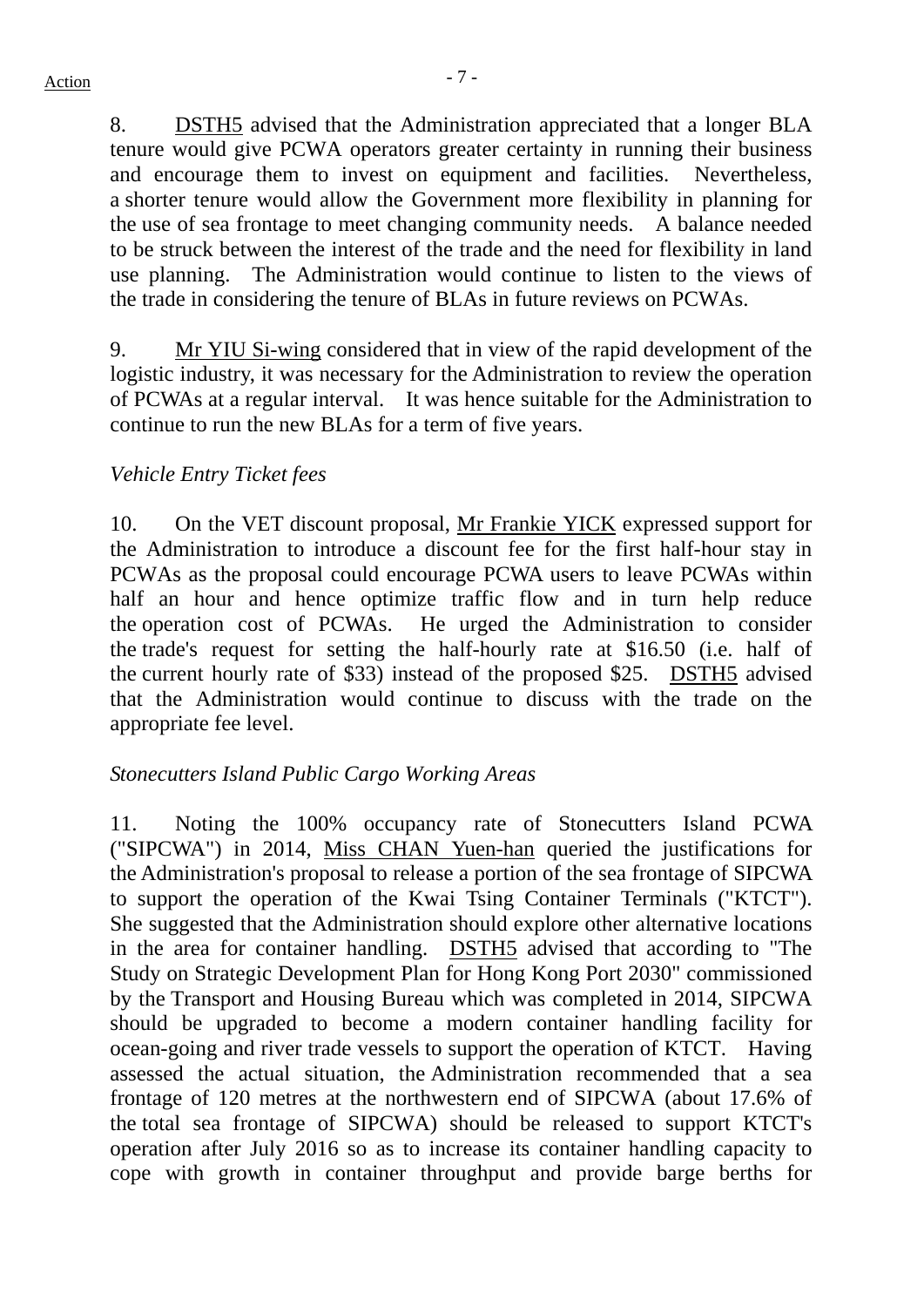transshipment operations. The Government would take a flexible approach in considering the future land use of SIPCWA, taking into account the performance of the upgraded sea frontage and forecasts of cargo throughput.

12. Noting the high occupancy rate of SIPCWA, Mr CHAN Kam-lam urged the Administration to consider designating more berths in popular areas such as Tuen Mun and SIPCWA to ensure the sustainability of PCWA operation. DSTH5 advised that the Administration had been looking for suitable sites for logistics uses, including potential sites in the Tuen Mun area.

# *Tendering exercise*

13. Mr CHAN Kam-lam enquired whether the new round of tendering exercise for PCWA berths to be conducted in April 2016 would be conducted in one go for the total of 129 berths in six PCWAs or separately by areas. He also enquired about the eligibility criteria for bidding the PCWA berths. AD of Marine (Ag) advised that tendering exercises would be conducted simultaneously for the berths on Hong Kong Island, in Kowloon and the New Territories, involving about 100 bidders which were cargo operators. On eligibility criteria, open tenders would be conducted for PCWAs on Hong Kong Island. Only competent recyclers genuinely involved in local paper recycling operation could bid for the designated waste paper berths, and recyclers bidding for the designated waste paper berths were not allowed to bid any other PCWA berths based on the principle of fairness.

14. Mr YIU Si-wing expressed concern on the management of PCWAs, in particular the storage and handling of potential high risk cargoes in PCWAs. He enquired about the safety requirements for PCWA operators to observe in handling different types of cargoes and insurance requirements for operators working in the six PCWAs under the new round of tendering exercises. To optimize the use of parking facilities in PCWAs, Mr YIU also suggested that the Administration should consider making arrangements for large vehicles to park at night time in PCWAs.

15. AD of Marine (Ag) advised that the Marine Department would ensure that adequate safety precautions and measures were taken by operators in handling different types of cargoes in PCWAs. Regarding insurance requirements, AD of Marine (Ag) responded that operators working in PCWAs were required to arrange for their own insurance coverage. Mr YIU Si-wing urged the Administration to provide guidelines on insurance coverage to operators, in particular third party insurance.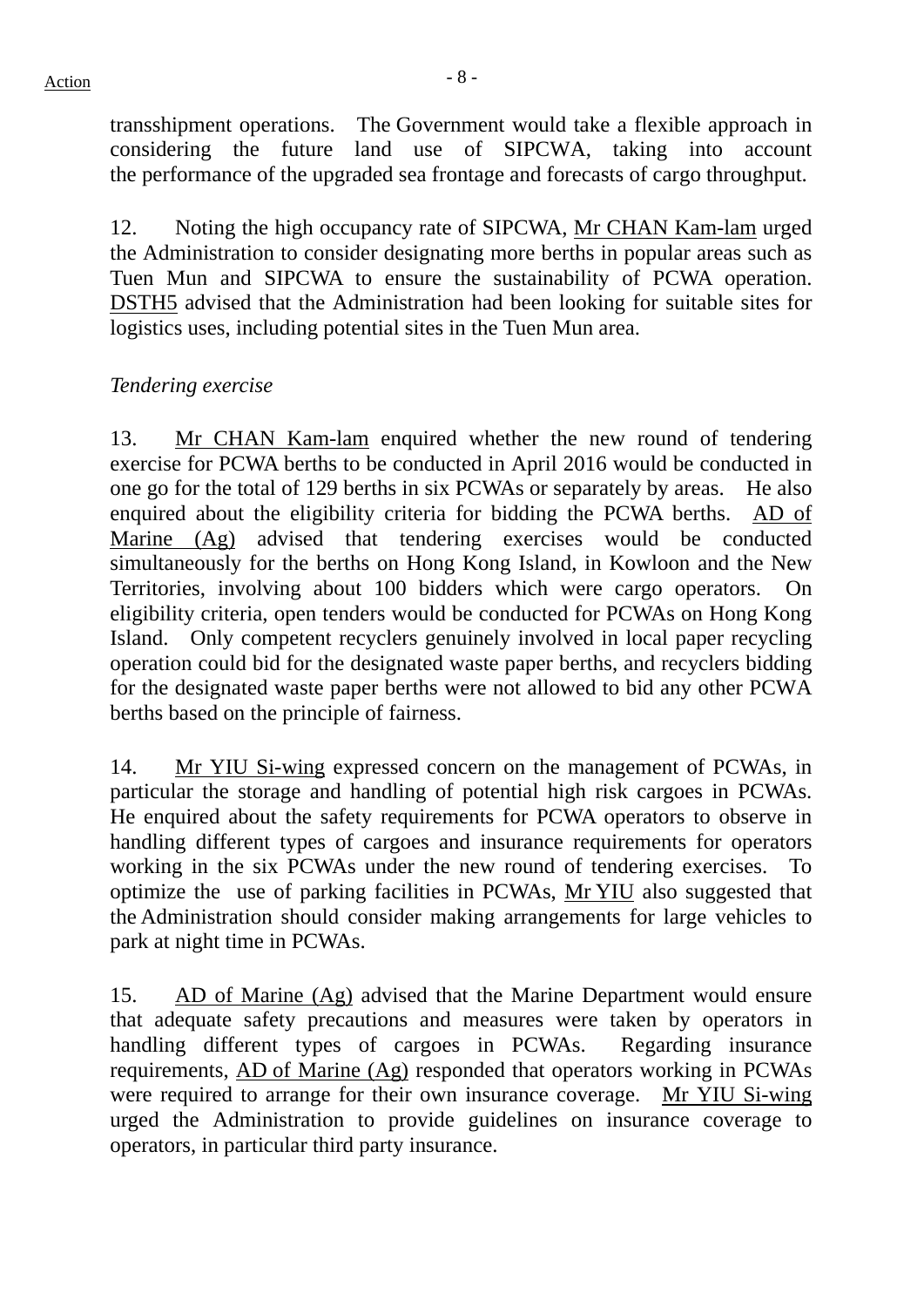## *Environmental concerns*

16. Noting that residents might be affected by noise and pollutants created by PCWA operation, Ir Dr LO Wai-kwok enquired about measures taken by the Administration to address environmental concerns in PCWAs. Assistant Director (Waste Reduction and Recycling) of the Environmental Protection Department advised that staff of Environmental Protection Department ("EPD") could take enforcement actions under the Noise Control Ordinance (Cap. 400) and the Air Pollution Control Ordinance (Cap. 311) against noise and air pollutants arising from PCWA operations if there were any violations. EPD had also provided advice and guidelines to PCWA operators and reminded them to take proactive measures to reduce noise and other pollutants generated during cargo handling activities.

## Conclusion

17. Summing up, the Chairman concluded that members supported in principle the Administration's proposal to introduce first half-hour parking rate for vehicles using PCWAs. He urged the Administration to continue its discussion with the trade to work out the appropriate rate. He also requested the Administration to take note of members' concerns raised at the meeting.

# **V. Proposed amendments to the civil aviation legislation relating to the air carriage of dangerous goods**

| $(LC$ Paper No. $CB(4)735/15-16(05)$ — Administration's paper on |                           |  |
|------------------------------------------------------------------|---------------------------|--|
|                                                                  | proposed amendments to    |  |
|                                                                  | legislation relating to   |  |
|                                                                  | the carriage of dangerous |  |
|                                                                  | goods by air)             |  |

Presentation by the Administration

18. At the invitation of the Chairman, Deputy Secretary for Transport and Housing (Transport)4 ("DSTH4") introduced the background for pursuing necessary amendments to the two pieces of subsidiary legislation for the carriage of dangerous goods by air. With the aid of power-point presentation material, Acting Assistant Director-General of Civil Aviation (Airport Standards) ("ADGCA(Ag)") presented the 2015-2016 edition of the Technical Instructions for the Safe Transport of Dangerous Goods by Air ("the TIs") issued by the International Civil Aviation Organization ("ICAO") outlining major changes that required legislative amendments. Details of the presentations were set out in the Administration's paper (LC Paper No. CB(4)735/15-16(05)).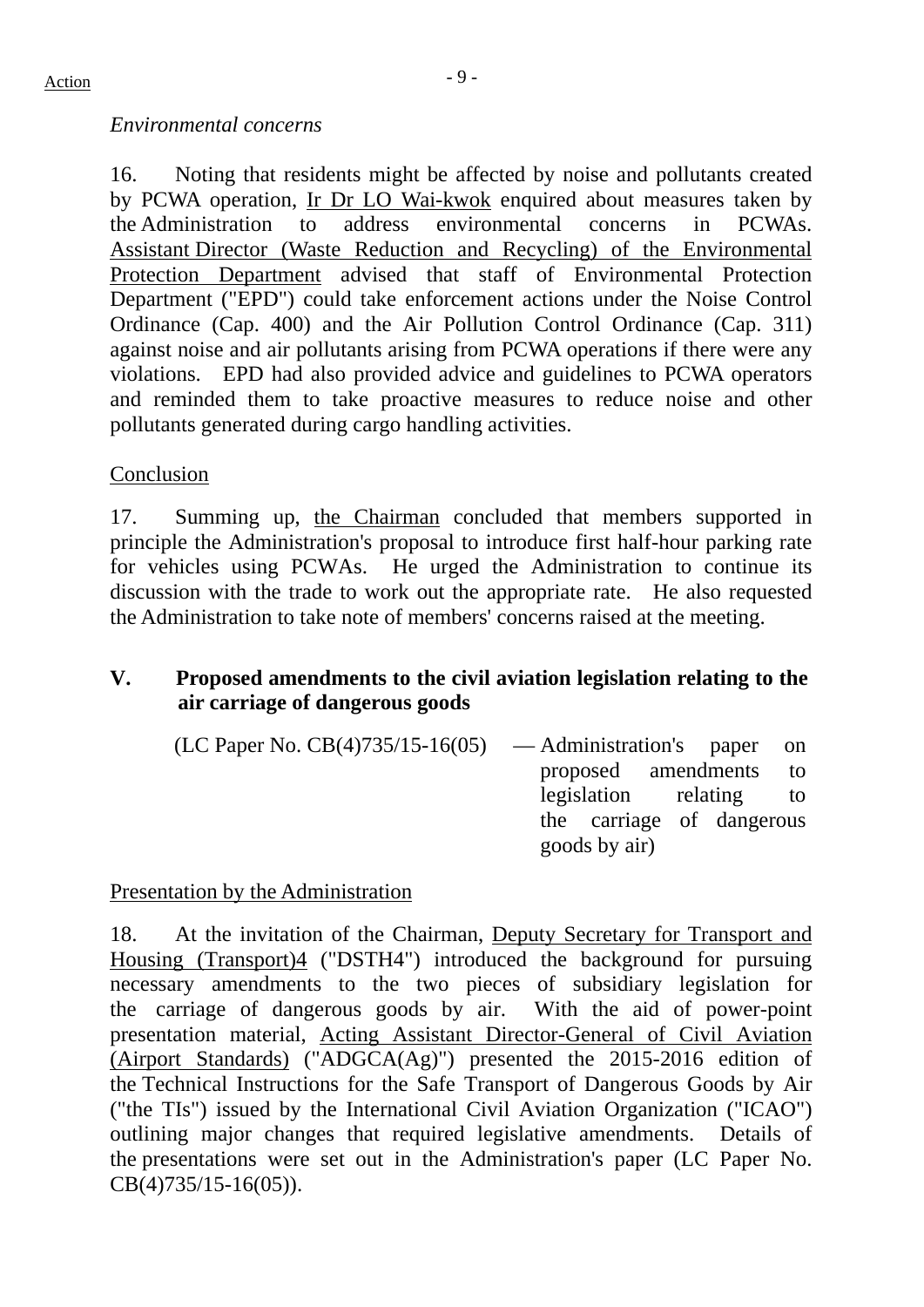(*Post-meeting note*: The power-point presentation material provided by the Administration was issued to members vide LC Paper No. CB(4)780/15-16(02) on 24 March 2016.)

#### Discussion

19. Mr Andrew LEUNG supported the enhancement of aviation safety. Pointing out that there was confusion in the past over the carriage of electronic devices containing lithium batteries on board passenger aircraft and the transport of goods containing lithium batteries on board all-cargo aircraft, he sought explanation on the new arrangements for carriage of lithium batteries by air under the latest TIs. He also expressed concern on whether the relevant trade and industrial organizations were well consulted and informed of such changes.

20. ADGCA(Ag) advised that lithium batteries were forbidden to be carried on board passenger aircraft as cargo, but the prohibition did not apply to portable electronic devices containing lithium batteries. After the new edition of the TIs was promulgated by ICAO, the major changes in the TIs had been uploaded onto the website of the Civil Aviation Department ("CAD") since January 2015. The air cargo industry stakeholders including the airlines', freight forwarders' and shippers' associations were informed of the changes in writing and briefed accordingly. Regarding the air carriage of self-balancing wheels containing lithium batteries, ADGCA(Ag) advised that they could be transported as cargo or carried by passengers with airlines' approval as baggage under the TIs. In practice, some individual airlines might not accept devices with lithium batteries of high energy level (e.g. self-balancing wheels) due to their own safety consideration.

21. In response to Mr Andrew LEUNG's enquiry about the transport of goods containing lithium batteries as cargo, ADGCA(Ag) advised that ICAO had prescribed certain packing instructions in the TIs for transport of goods containing lithium batteries of different energy levels as cargo. At the request of Mr Andrew LEUNG, the Administration undertook to provide information in tabulated form on the major changes in the 2015-2016 edition of the TIs published by ICAO.

(*Post-meeting note*: The Administration's written response was issued to members vide LC Paper No. CB(4)838/15-16(01) on 11 April 2016.)

22. Miss CHAN Yuen-han supported the proposed legislative amendments to ensure aviation safety. She enquired about the reasons for the delay in incorporating the changes in the TIs into the local legislation. DSTH4 advised that before the enactment of legislation, the new TI requirements had already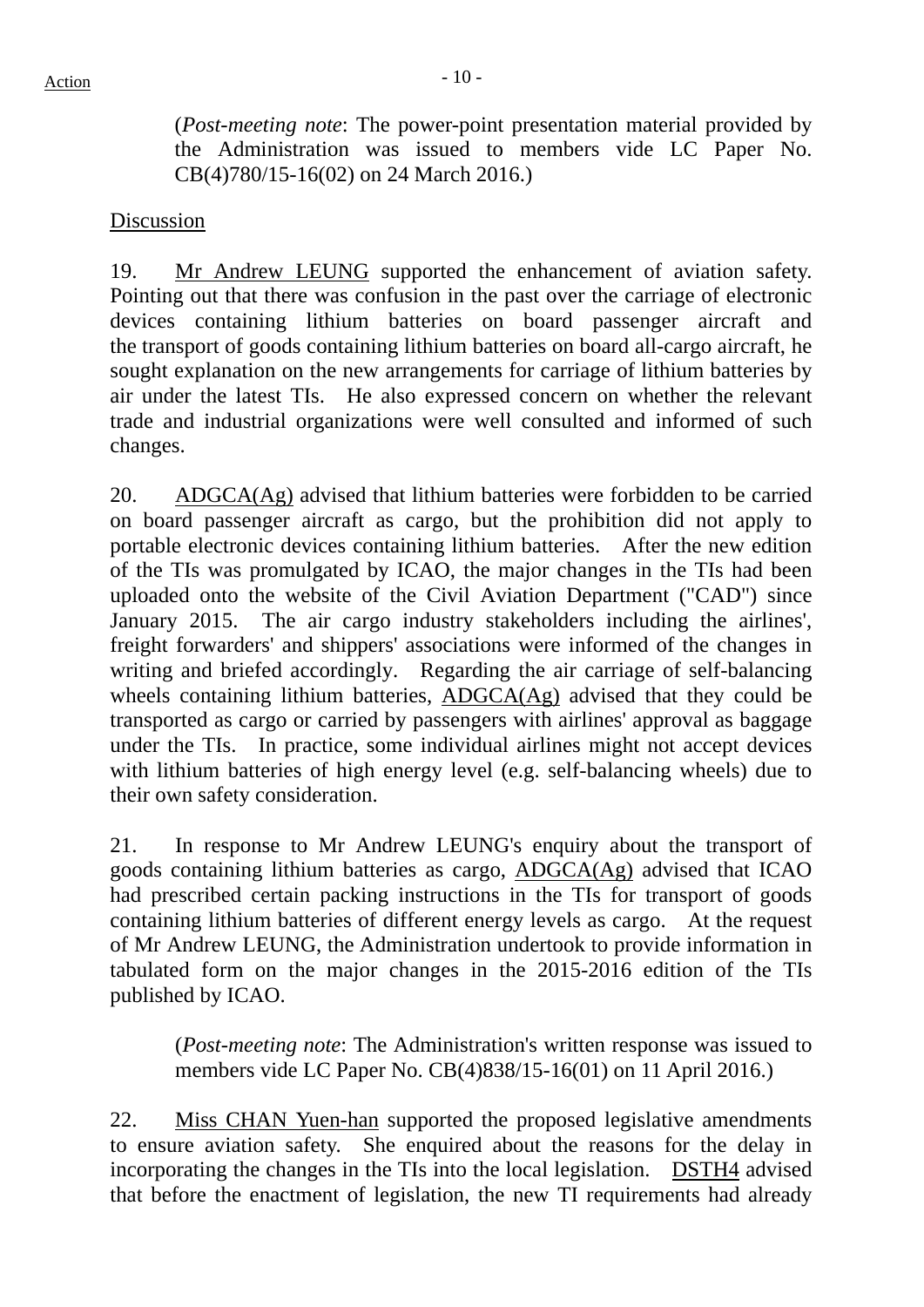come into effect on 1 January 2015 through administrative means to ensure aviation safety. The amendments to local legislation were to formalize and localize the TI requirements.

23. ADGCA(Ag) added that after the new TIs were issued in December 2014, CAD reviewed the new requirements and published in January 2015 ICAO's amendments on its website. It also wrote to stakeholders to provide details of the amendments, and briefed the air cargo industry accordingly. After consulting the Aviation Development and Three-runway System Advisory Committee in November 2015, CAD proceeded to consult the Panel on Economic Development. In fact, the international air transport industry had already operated in accordance with the latest requirements of the TIs in handling the transport of dangerous goods by air and in disseminating the relevant information to the passengers on the types of dangerous goods which were forbidden to be taken on board an aircraft. The International Air Transport Association ("IATA") updated its Dangerous Goods Regulations ("DGR") on 1 January 2015 to promulgate the latest amendments to the TIs. The IATA DGR was the globally recognized reference for transporting dangerous goods by air. It was the established industry practice that in handling dangerous goods, airlines, freight forwarders and shippers would adhere to DGR.

24. Mr YIU Si-wing enquired about the number of cases recently detected for passengers carrying prohibited dangerous goods on board aircraft. He also enquired whether additional security measures would be taken by the Administration and the Airport Authority in tightening security control at the Hong Kong International Airport given the recent Brussels airport attack incident.

25. ADGCA(Ag) advised that after completing the check-in process at the airline counters, all passengers and their baggage would be subject to security screening before boarding. During the first two months in 2016, 166 cases involving passengers carrying self-balancing wheels and self-balancing vehicles containing lithium ion batteries were detected during security screening. Passengers generally were willing to surrender these self-balancing wheels upon detection. No case for passengers' carriage of prohibited dangerous goods such as explosives was detected. Regarding airport security, Acting Deputy Director-General of Civil Aviation advised that Hong Kong adopted very stringent international aviation security requirements based on Annex 17 to the Convention on International Civil Aviation. Since the Brussels airport incident involved terrorism attack, CAD had been in close contact with the Police and the Security Bureau of Hong Kong to ensure that adequate security measures would be available to guard against possible terrorism attacks.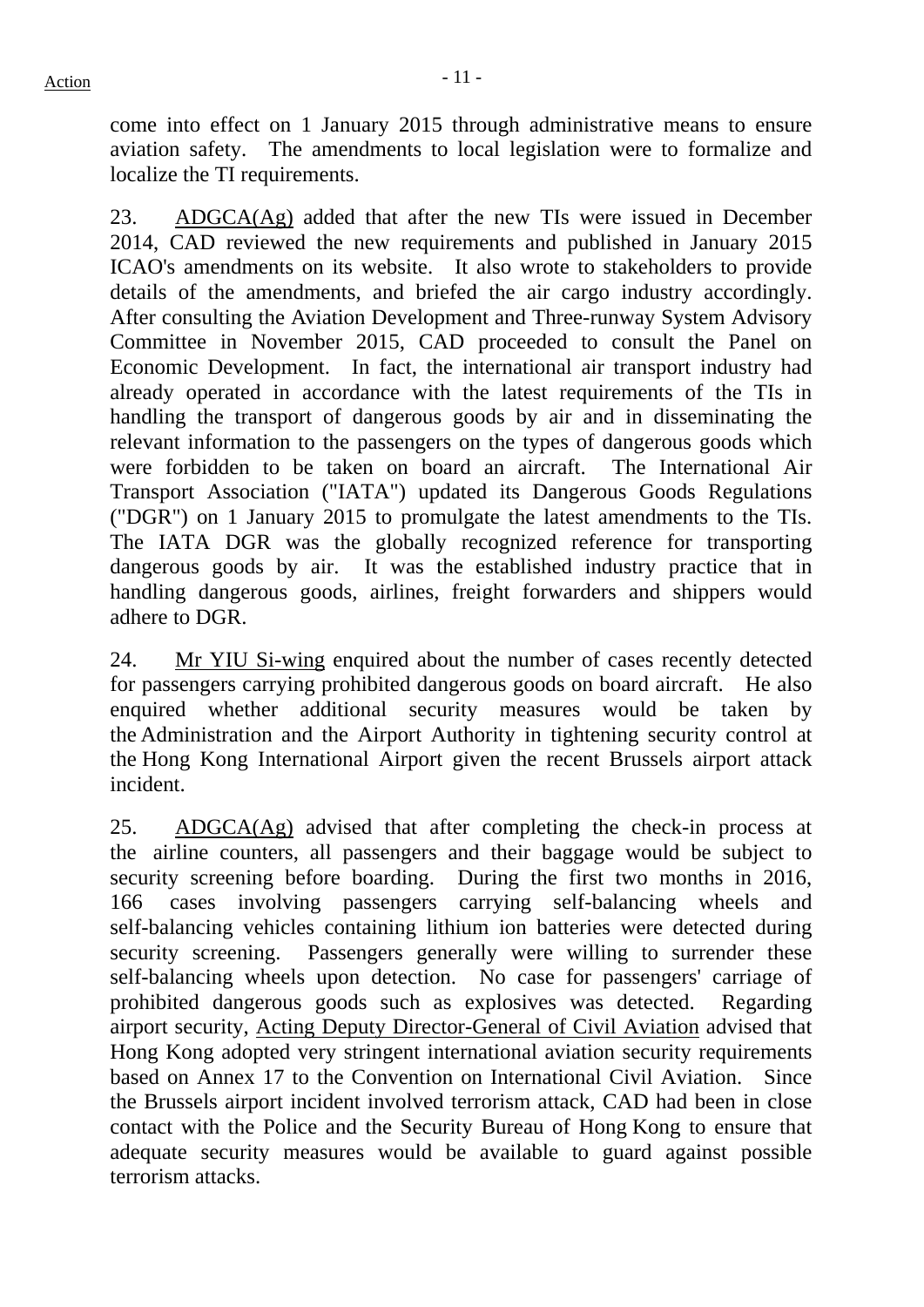Conclusion

26. Summing up, the Chairman concluded that members supported in principle the Administration's proposal to amend two pieces of subsidiary legislation to give effect to the latest standards promulgated by ICAO for the carriage of dangerous goods by air.

# **VI. Deployment of the new Air Traffic Management System for Hong Kong International Airport and the related safety issues**

| $(LC$ Paper No. $CB(4)735/15-16(06)$ — Administration's paper on | new Air Traffic Control                                                                       |
|------------------------------------------------------------------|-----------------------------------------------------------------------------------------------|
|                                                                  | System in Civil Aviation<br>Department                                                        |
| LC Paper No. $CB(4)735/15-16(07)$ — Paper on the new Air Traffic | Management System prepared<br>by the Legislative Council<br>Secretariat (background<br>brief) |

## Presentation by the Administration

27. At the invitation of the Chairman, Under Secretary for Transport and Housing ("USTH") briefed members on the new Air Traffic Control ("ATC") System, including the new Air Traffic Management System ("ATMS"). With the aid of power-point presentation material, Assistant Director-General of Civil Aviation (Air Traffic Management) presented the main features of the new ATC System, readiness assessment of the new ATMS and advice from external consultants, phased transition arrangements to the new ATC System, including work done on staff training and communication when introducing the new ATMS. Details of the presentations were set out in the Administration's paper (LC Paper No. CB(4)735/15-16(06)).

(*Post-meeting note*: The power-point presentation material provided by the Administration was issued to members vide LC Paper No. CB(4)780/15-16(03) on 24 March 2016.)

# Discussion

# *System readiness and staff confidence*

28. Given the negative criticisms made by some members of the public and the media on the reliability of the new ATMS, Ir Dr LO Wai-kwok was concerned about whether sufficient acceptance tests had been conducted on the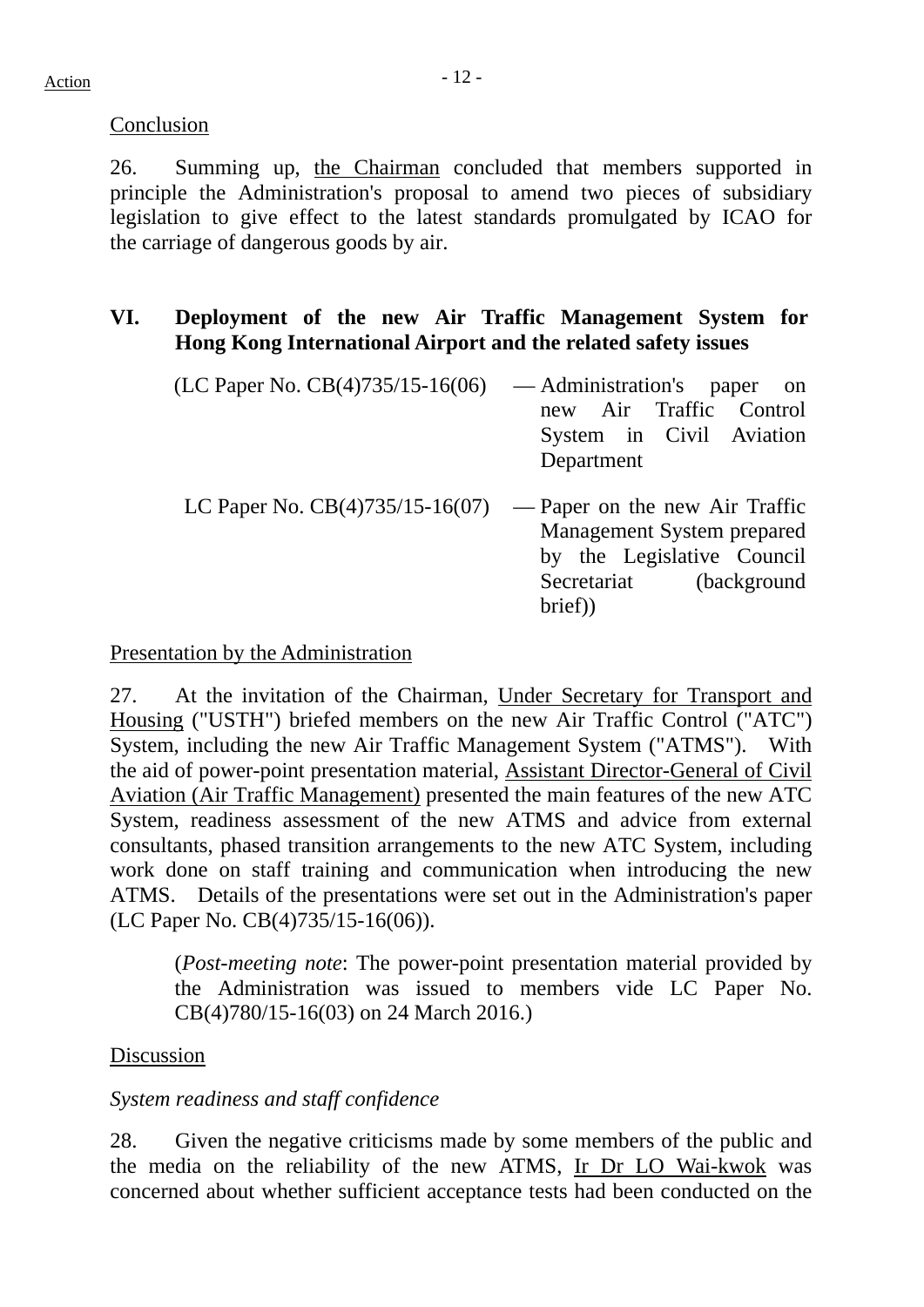new ATMS before its implementation. He noted with concern that the media had recently reported on system deficiencies in the new system such as overlapping of aircraft data label on-screen.

29. Mr CHAN Kam-lam expressed concern about the operational readiness of the new ATMS and staff readiness for using the new system. In view of the many problems relating to the implementation of the new ATMS as pointed out by the Public Accounts Committee ("PAC") in 2015, he asked how confident the Administration was in launching the new ATMS in June 2016.

30. USTH advised that the Administration was committed to safeguarding aviation safety and had positively responded to the PAC's recommendations. Apart from monitoring the progress of the replacement of ATC System, the Transport and Housing Bureau ("THB") had engaged an external and independent expert, National Air Traffic Services ("NATS") of the United Kingdom, in November 2015 to assess the new ATMS and staff readiness, as well as to render independent advice to the Secretary for Transport and Housing as an additional safeguard in ensuring safety, reliability and stability of the new ATMS operations.

31. Acting Director-General of Civil Aviation ("DGCA(Ag)") supplemented that while preparing for the implementation of the new system, CAD had also conducted a series of stringent acceptance tests on the new ATMS on par with international aviation safety management standards and in accordance with established Government procedures. The final acceptance test event for the new ATMS was completed in September 2015 and CAD was generally satisfied with the test results.

32. USTH further advised that according to NATS' assessment, the new ATMS was safe, stable and reliable, and on par with good practice in ATC centres in other advanced jurisdictions. On human factor, NATS had observed that there were some aspects that had to be refined to cater for user preference and operational effectiveness (such as font size, audio alert sounds for different situations, overlapping of aircraft data label on-screen), prior to the actual commissioning of the new ATC System so as to ensure smooth delivery of service. NATS had suggested a phased functional implementation of the new ATMS to allow more time for ATC staff to familiarize themselves with the system's functions and operations in phases, so as to minimize the risk of providing full functional services during the typhoon season. CAD's current plan was to launch the new ATMS progressively from June 2016 onwards. The use of the new ATMS would be expanded over a period of about five months. Subject to actual implementation progress, the new ATMS would be fully commissioned and operated by October/November 2016.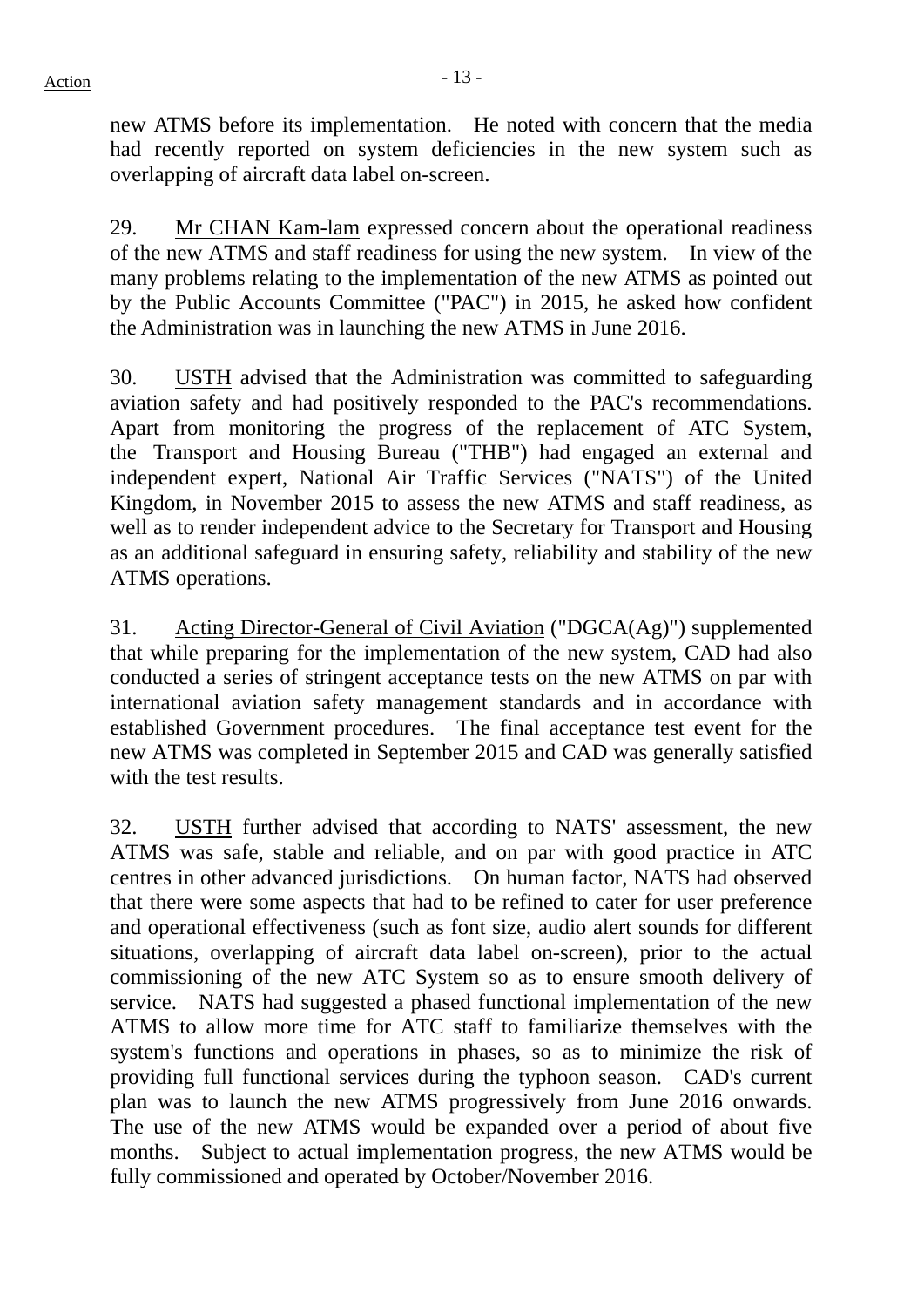33. Noting that CAD had engaged another international consultancy firm, EC Harris, in 2012 to provide expert advice on the implementation of the new ATC System, Mr Andrew LEUNG enquired whether there were any disparities in opinion between the independent experts appointed respectively by CAD and THB on the new ATMS. Mr LEUNG and Miss CHAN Yuen-han also enquired about measures taken by CAD to rebuild staff and public confidence in the safety of the new ATMS.

34. USTH advised that in assessing the new ATMS, NATS completed a "snapshot" review based on the situation in December 2015 on the system technical aspects, operations and training documents of the new ATMS, as well as making reference to the work of EC Harris on the design, implementation and transition of the new ATC System. THB and CAD would further review critically system safety, staff readiness and resources requirement in the coming months before finalizing the transitional arrangement to commence use of the new ATMS in June 2016. The ultimate aim was to ensure that the new ATMS would be launched only when CAD has attained the highest level of system and staff readiness.

35. On staff readiness, DGCA(Ag) advised that CAD had formulated a comprehensive training plan to enhance staff performance and confidence in the new ATMS. Given the substantial changes in the mode of operation of the new ATMS as compared with the existing one, ATC staff would need more time to familiarize with the new system. He assured members that CAD would continue to maintain close communication with staff, address their concerns and provide training to boost staff confidence and competence level.

36. Given the substantial delay in implementing the new ATMS, Mr Paul TSE was concerned whether the phased functional implementation of the new ATMS would be a tactic used by the Administration to buy time for further delay in the implementation of the new system. Mr TSE requested the Administration to provide a copy of the "snapshot" review report on the system technical aspects, operations and training documents completed by NATS based on the situation in December 2015.

(*Post-meeting note*: The Administration subsequently provided NATS' assessment report on the system and staff readiness of the new ATMS based on the "snapshot" review done in December 2015 as well as NATS' latest report on the overall readiness of the operational transition of Stage 1 of the phased functional implementation of the ATMS. The Administration's written responses were issued to members vide LC Papers Nos. CB(4)929/15-16(01) and CB(4)1060/15-16(01) on 3 May and 31 May 2016 respectively.)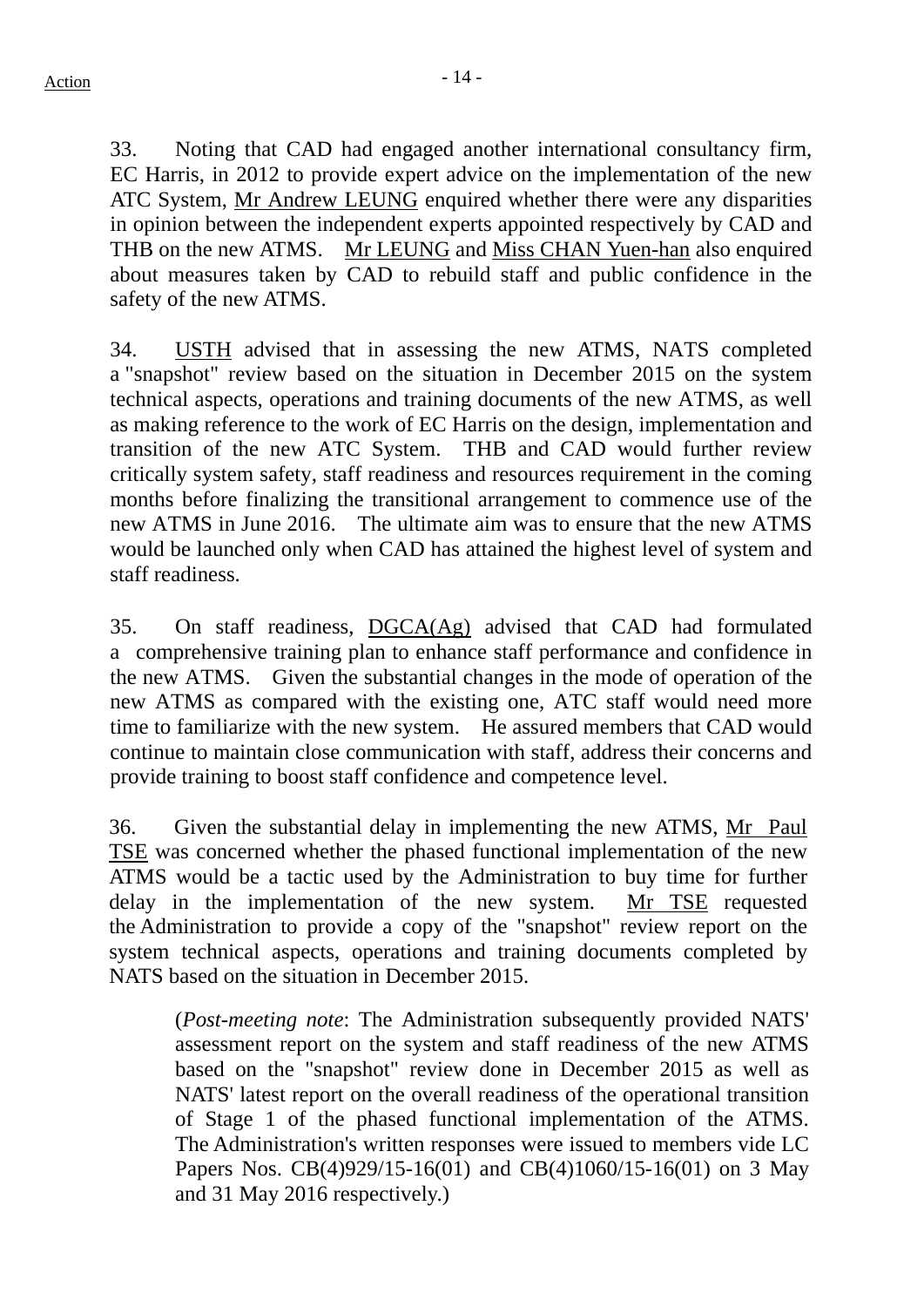# *System monitoring and maintenance*

37. Mr Kenneth LEUNG stressed the need to continuously monitor the performance of the new ATMS after its implementation. To regain public confidence, the Administration should continue to engage independent experts to assess the system. He enquired about measures taken by THB to ensure continuous and effective monitoring of CAD's work and the new ATMS, as well as the duration and coverage of the current contract between THB and NATS. He also enquired about the expected usable lifespan of the new ATMS and whether there would be any difficulties in providing maintenance for the system if only a few countries, such as India and Dubai, were using the system.

38. USTH advised that the monitoring of the new ATMS was an on-going process to ensure aviation safety. In addition to the "snapshot" review completed by NATS based on the system situation in December 2015, further reviews would be conducted by NATS in the coming months to ensure system and staff readiness before the new ATMS would be fully commissioned. He reassured members that the Administration would again engage an independent expert to monitor the performance of the new ATMS after its phased transition began in June 2016.

39. On the expected lifespan of the new ATMS, DGCA(Ag) advised that the new system could last for 18 to 20 years. As the current ATC System, which had been in use for about 18 years without maintenance difficulty, was provided by the same supplier, the Administration did not see any problem with the maintenance of the new system. Similar products provided by the same supplier were used in many major airports around the world, including airports in India, Dubai and the United States of America.

40. In view of the projected increase in air traffic in the coming years, Mr YIU Si-wing expressed concern over the maximum capacity and possible operational failure of the new ATMS. Noting that the new ATC System was implemented through a total of eight system contracts, of which seven had been completed and commissioned in phases since 2013, Mr YIU enquired whether operational problems were identified in the other seven systems. Mr Jeffrey LAM also expressed concern about the capacity of the new ATMS.

41. DGCA(Ag) advised that the capability of the new ATMS was designed to meet the latest international standards on technical, safety and ATC operational requirements. It could also handle the projected air traffic increase as a result of the development of the Three-Runway System of the Hong Kong International Airport. Supplementary hardware upgrade with more working positions, as well as additional manpower should be provided to cope with the air traffic increase in future. On possible system failure, DGCA(Ag) advised